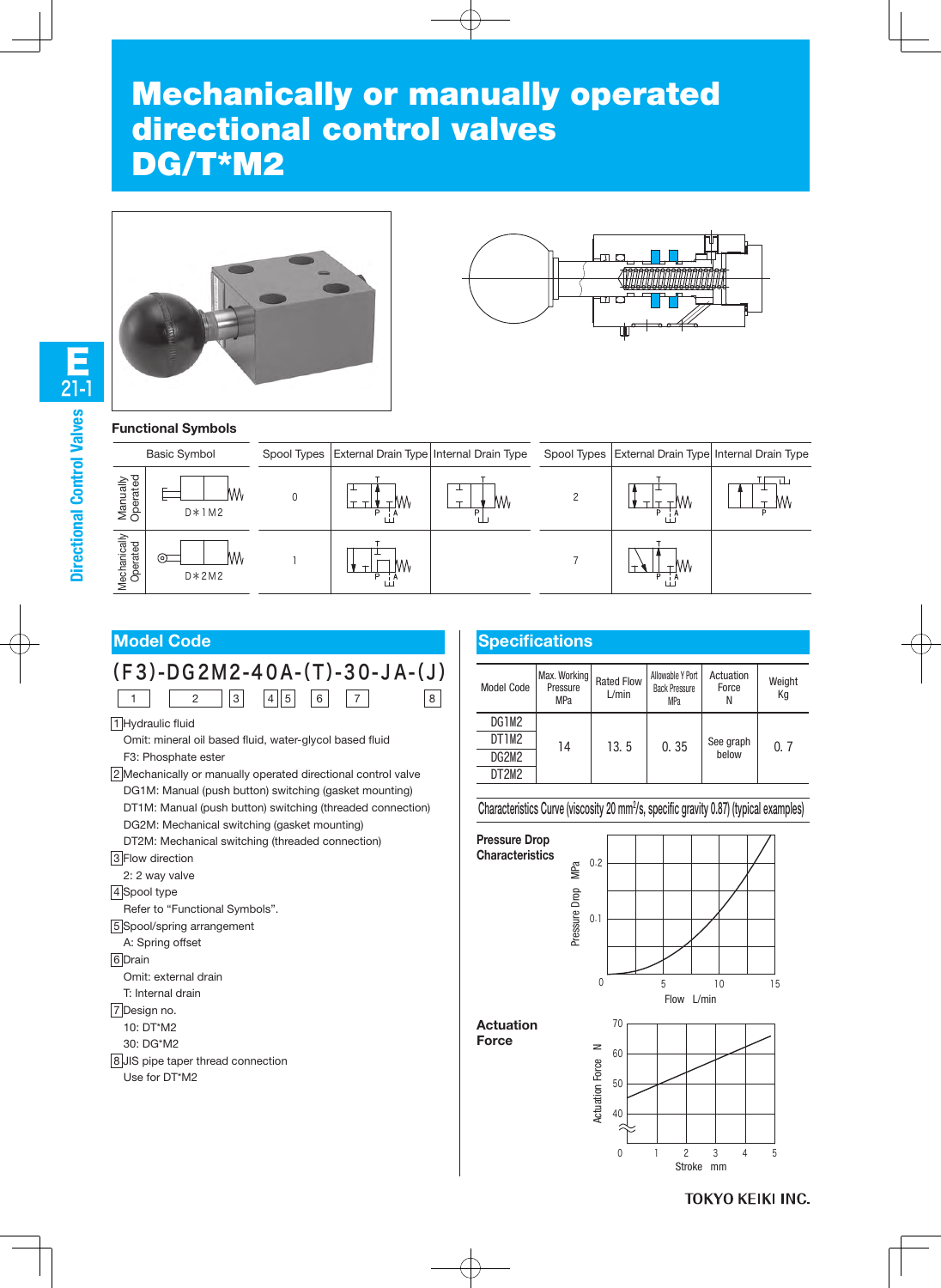### **Notes on Operation**

- Spool will lock if manual type DG1M2, DT1M2 knob is depressed and rotated to right 90°. Switched condition will be maintained even if the hand is removed. Returning knob 90° and releasing knob will cause spring force to return valve to offset position.
- For mechanical actuation, design system so cam cannot be pushed beyond max. position.
- Roller orientation can be rotated 90°.
- For external drain type, connect A port directly to tank.

#### **Mounting Bolts (JIS B 1176, Strength Class 12.9)**

| <b>Hex Socket Bolts</b> |                              |     |  |
|-------------------------|------------------------------|-----|--|
| Metric Thread           | <b>Unified Thread</b>        | Qty |  |
| $M6 \times 35$          | $1/4 - 20$ UNC $\times$ 38.1 |     |  |

- Mounting bolts must be ordered separately.
- Tightening torque of mounting bolts: 8 to 10 N·m

## **Dimensions**



| Valve<br><b>Modelbolts</b> | Subplate         |                   | Connection<br>Port Dia. Rc | <b>Mounting Bolts</b> |
|----------------------------|------------------|-------------------|----------------------------|-----------------------|
|                            | Piping           | DGME-02-JA-20-B-J | 1/4                        | 1/4-20UNC             |
|                            |                  | DGME-03-JA-20-B-J | 3/8                        |                       |
|                            | Side             | DGME-02-JA-20-R-J | 1/4                        | M6                    |
| DG*M2                      |                  | DGME-03-JA-20-R-J | 3/8                        |                       |
|                            |                  | DGM-02-JA-20-B-J  | 1/4                        | 1/4-20UNC             |
|                            | Piping<br>Bottom | DGM-03-JA-20-B-J  | 3/8                        |                       |
|                            |                  | DGM-02-JA-20-R-J  | 1/4                        | M <sub>6</sub>        |
|                            |                  | DGM-03-JA-20-R-J  | 3/8                        |                       |

- Subplate must be ordered separately.
- Mounting bolts are not included. Mounting bolts must be ordered separately.
- See page R6-6 for dimensions.



 $\alpha$ 









**TOKYO KEIKI INC.**